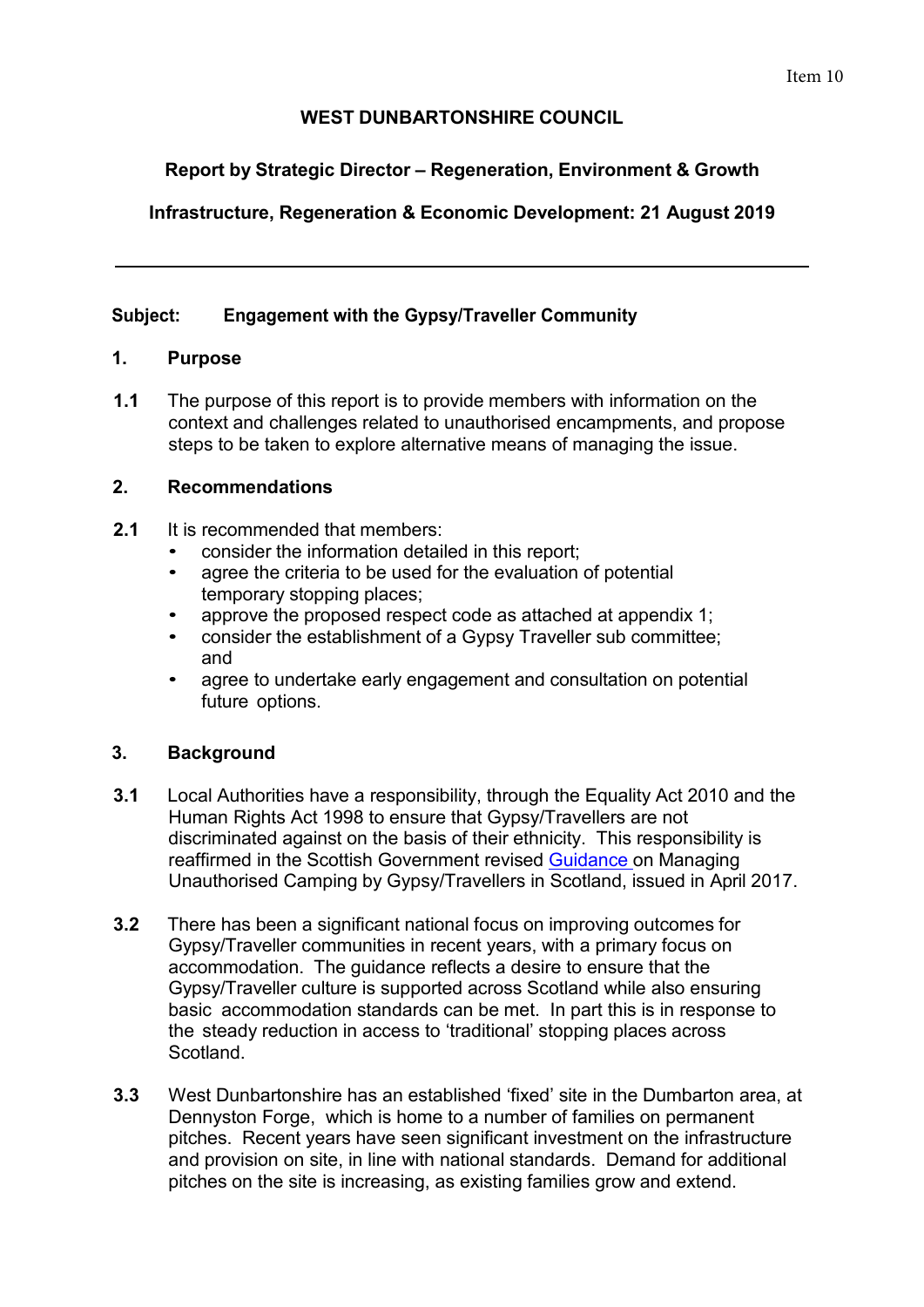- **3.4** In addition, West Dunbartonshire, particularly Dumbarton, is a traditional stopping place for Gypsy/Travellers each year. The number of individual families / encampments varies from year to year however there has been a notable increase in these unauthorised encampments since 2012. Some Gypsy/Travellers come to West Dunbartonshire for reasons such as seasonal employment, while others visit as part of a traditional nomadic lifestyle linked to family connections.
- **3.5** Often the number of encampments is impacted by weather conditions and ease of access to traditional stopping places. The weather conditions in summer 2015, and action taken by various owners to restrict access to common stopping sites in 2016 saw a reduction in numbers. However the number of unauthorised encampments and the length of stay for Gypsy/Traveller groups increased significantly in 2018. There were 11 separate encampments in the area over the period January to October, ranging in duration from 1 to 8 weeks and in size from 2 to 17 caravans.
- **3.6** Crown Office and Procurator Fiscal Service (*COPFS*) guidance to local Sheriffs makes it clear that there is a presumption against prosecuting Gypsy/Travellers for trespass as defined in section 3 of the Trespass (Scotland) Act 1865, where the sole issue is unauthorised encampment by Gypsy/Travellers. The guidance makes a range of suggestions of what should be considered before making a decision on how to manage each particular unauthorised encampment.
- **3.7** In light of changes to guidance, there is a need to plan the approach to unauthorised encampments in the area. This will ensure that our local actions are reflective of the guidance issued from Scottish Government in 2017 and also in line with the Equality Act 2010.

#### **4. Main Issues**

#### **Context**

- **4.1** It is important to understand that Gypsy/Travellers are not a single group but a diverse set of travelling communities with differing identities, cultures, histories, lifestyles and languages. Gypsy/Travellers also have a variety of reasons for travelling and camping, and engagement with local stakeholders highlighted that there are two distinct types of unauthorised site:
	- small family groups with around three to five caravans, primarily focused on visiting family and friends, attending cultural or family events, and sometimes undertaking work; and
	- larger working parties with many caravans, and industrial equipment, primarily focused on carrying out business in the locality (e.g. gardening, minor building work, etc.).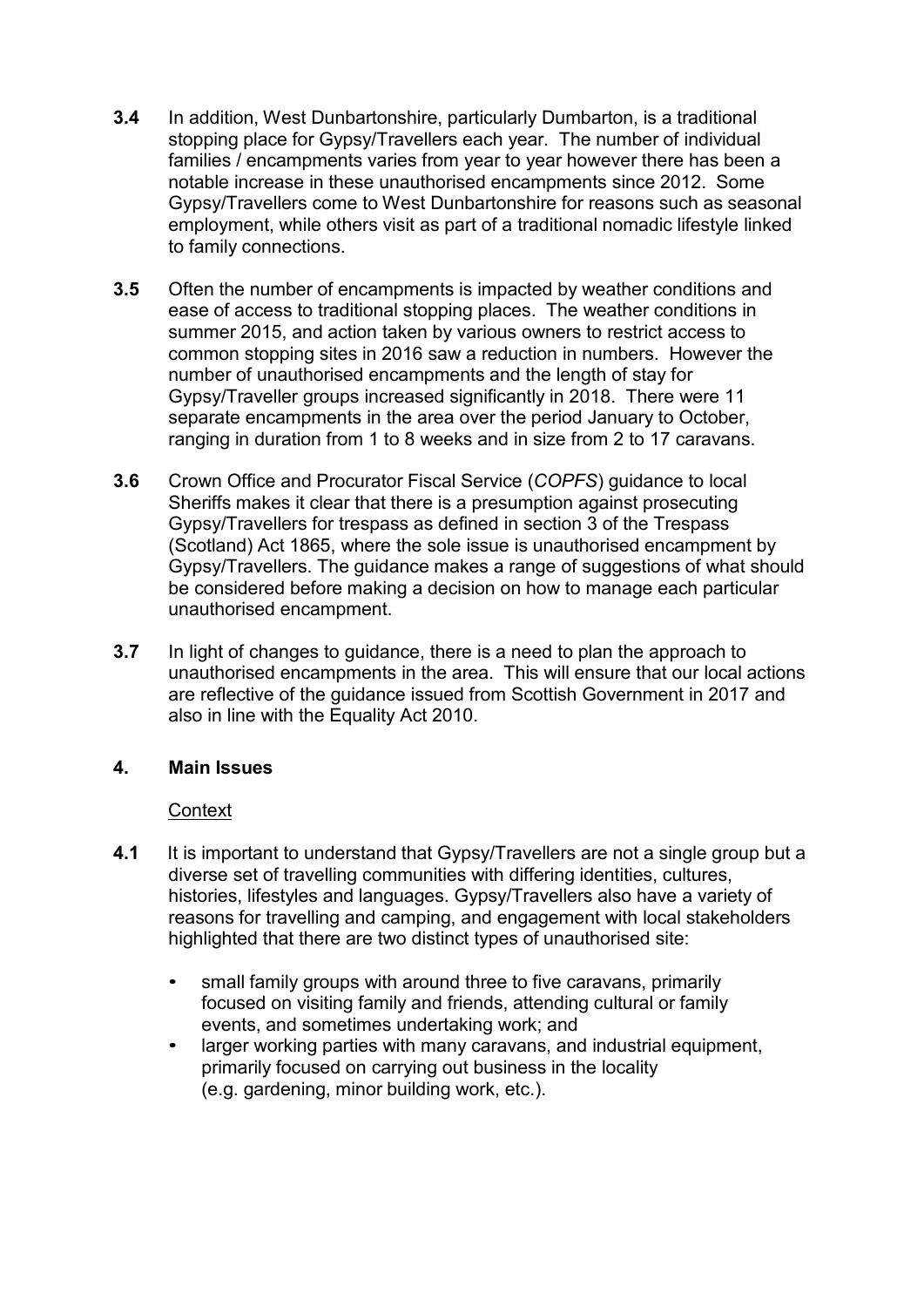- **4.2** Scottish Government guidance is clear that Local Authorities can define locations where they feel an unauthorised site will not be acceptable under any circumstances. These locations should be identified and published to ensure it is understood by everyone involved. These unacceptable locations could include:
	- sites of scientific/environmental interest;
	- parks, public open spaces in regular use, sports and recreation grounds;
	- sites where pollution could damage water courses/water supply;
	- an area of serious ground pollution or other environmental hazard:
	- on a public road or the verge of a road, including lay-bys; and
	- in proximity to a railway line where there may be a danger to individuals.

#### Common Challenges

- **4.3** Key issues raised by Local Authorities in relation to unauthorised encampments tend to focus on the cost and environmental impact of these unauthorised sites. The main challenges of managing an unauthorised site, particularly the impact on the local community, centre on the issue of waste. An unauthorised site requires refuse collection while in use and often significant clear up of fly tipping following use.
- **4.4** In addition to these waste specific challenges there can be issues with the appropriateness of the site chosen for unauthorised encampments – with public parks and open spaces in the Dumbarton area traditional stopping places for Gypsy/Travellers. This can have a significant impact on the wider community and lead to unrest from the settled community who see this use as destructive to the local environment.
- **4.5** Standard practice in recent years has been to respond to unauthorised encampments on Council owned land by raising an action for eviction through the Council legal team. This has resulted in Gypsy/Traveller settlements rotating on a regular basis from site to site across the area. This results in recurring legal costs as well as the clean up costs for each site (indicative costs to services are detailed in 4.7 below). This presents a risk in terms of our ability to 'foster good relations' in line with the Equality Act and also makes it more challenging for services to access individuals in the encampments to assess any health or welfare concerns.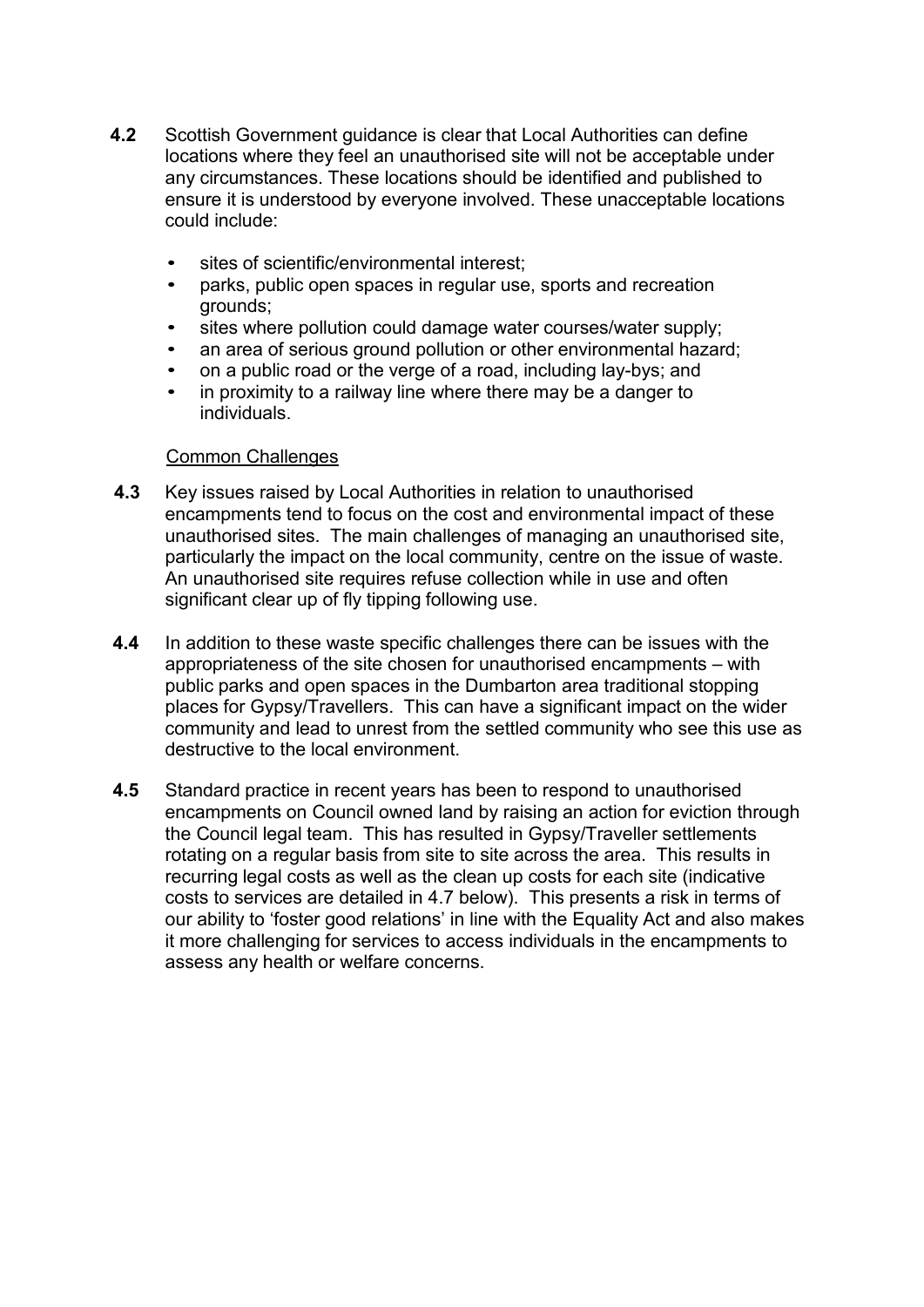#### Current Provision

**4.6** At present a range of services are involved in responding to unauthorised encampments and providing a range of services to the individuals and families living on these sites:

#### • **Housing and Homelessness services**

Advice, access to temporary accommodation, enforcement and engagement are provided through the housing service. Housing is often a first or single point of contact for between the Council and those on temporary or unauthorised sites.

#### • **Environmental services**

This would include the clean up and waste services described above in relation to challenges. Skips are often required for site clean up, along with reinstatement where damage to the site has resulted from an unauthorised encampment.

#### • **Legal Services**

There is a specific role for the legal team in processing a response to an unauthorised encampment, including the use of sheriff officers to serve notices and, where necessary, to serve orders for eviction obtained by the legal team from the local Court.

#### • **Citizen Services**

Often the contact centre of Council is a first point of contact for residents from the settled community who are concerned about unauthorised encampments. While an unauthorised encampment can lead to a significant increase in contact with the Council. Only small number of these contacts will result in a formal complaint being noted.

In addition there is an increase in social media activity and comments when one or more encampment is present in the area. The language used by residents and others in the settled community could, at times, be considered discriminatory and there is a requirement for the Council to consider its response to this in relation to the third duty of the Equality Act – focused on the fostering of good relations.

#### • **Education Services**

Education services are more likely to be involved in provision of services to children living on the fixed site for Gypsy/Travellers than with families with children who are present in the area over the summer and autumn period. However there is still a requirement for services to be offered. In most cases children requiring access to education will be placed in the local school; however there are times when additional supports may be required.

#### • **Police Scotland**

WDC work closely with Police Scotland and other colleagues on issues related to unauthorised encampments. Police Scotland will respond to any calls to report unauthorised encampments or any disturbances at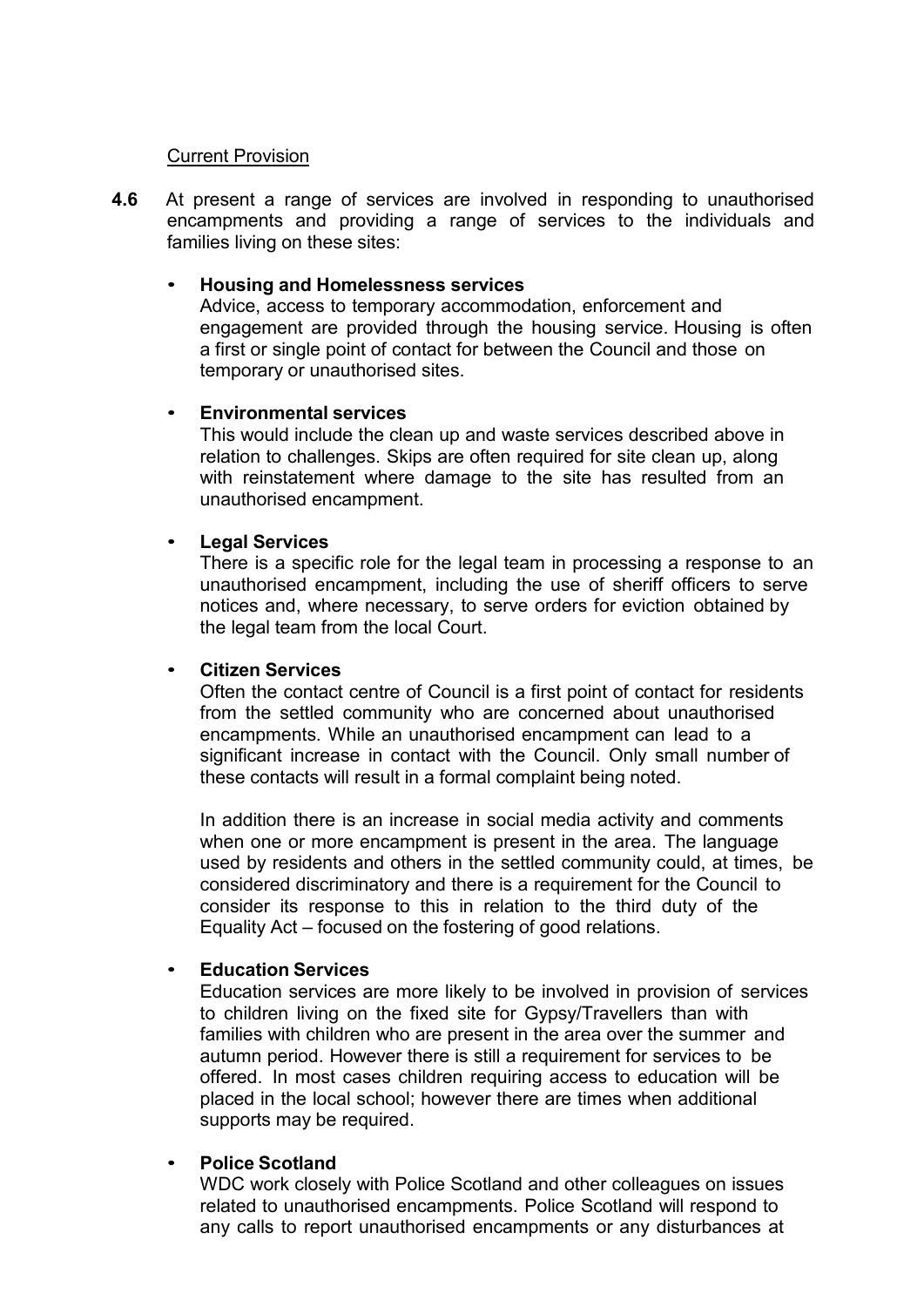sites. In addition regular positive visits are carried out in partnership between Police Scotland and housing & homelessness services to build a relationship with families on site.

**4.7** Services regularly involved, or likely to be involved, in responding to unauthorised encampments have provided indicative costs of their response in the table below. Additional information will be added over summer on the 2019/20 costs.

| Service area                  | 2018/19 cost estimate         | <b>Historical costs (if</b> |
|-------------------------------|-------------------------------|-----------------------------|
|                               |                               | available)                  |
| <b>Housing &amp;</b>          | £67,000                       | Costs not recorded          |
| <b>Homelessness services</b>  |                               | previously                  |
| <b>Environmental services</b> | £75,000                       | £40-50,000 per annum        |
| <b>Legal Services</b>         | £2,000 (average annual cost   | An average of £2,000        |
|                               | for fees)                     | per year for fees           |
| <b>Education Services</b>     | Between £4,000 - £20,000      | Between £4,000 -            |
|                               | per child dependent on age    | £20,000 per child           |
|                               | and support requirements      | dependent on age and        |
|                               |                               | support requirements        |
| <b>Police Scotland</b>        | £3,500 (attendances for calls | £4,000 (more call outs in   |
|                               | on unauthorised               | previous year)              |
|                               | encampments)                  |                             |

**4.8** A wide range of other Council and partner services will be involved at times in responding to queries or requests for service related to unauthorised encampments. However these are often at an individual level and can therefore not be quantified in a way which would be helpful for this report.

#### Provision in other areas

- **4.9** Research on common practice in other areas has identified a range of tools which could be adopted for 2020 onwards which will ensure a proactive and positive management of unauthorised encampments. Work has been done to understand provision in Aberdeenshire, Aberdeen City and Stirling Council areas, with some visits also undertaken. This work has informed thinking on the potential for development of a short stay site which could be utilised for the summer period when unauthorised encampments are common in the area.
- **4.10** Aberdeenshire Council has in place 30 charged pitches across a seasonal site (open April to September) and a transit site (year round). They report that there has been a marked reduction in unauthorised encampments since the transit site was developed. The transit site has a maximum stay period to ensure it does not become a fixed site by default. The single site in Aberdeen City Council has a mix of pitches available, for a weekly charge, for permanent and short stay while Stirling Council provides a free period of 10 nights across the mix of permanent and short stay pitches before a weekly charge is applied.
- **4.11** In addition, Aberdeenshire Council has established a Gypsy/Traveller Sub Committee with the following remit: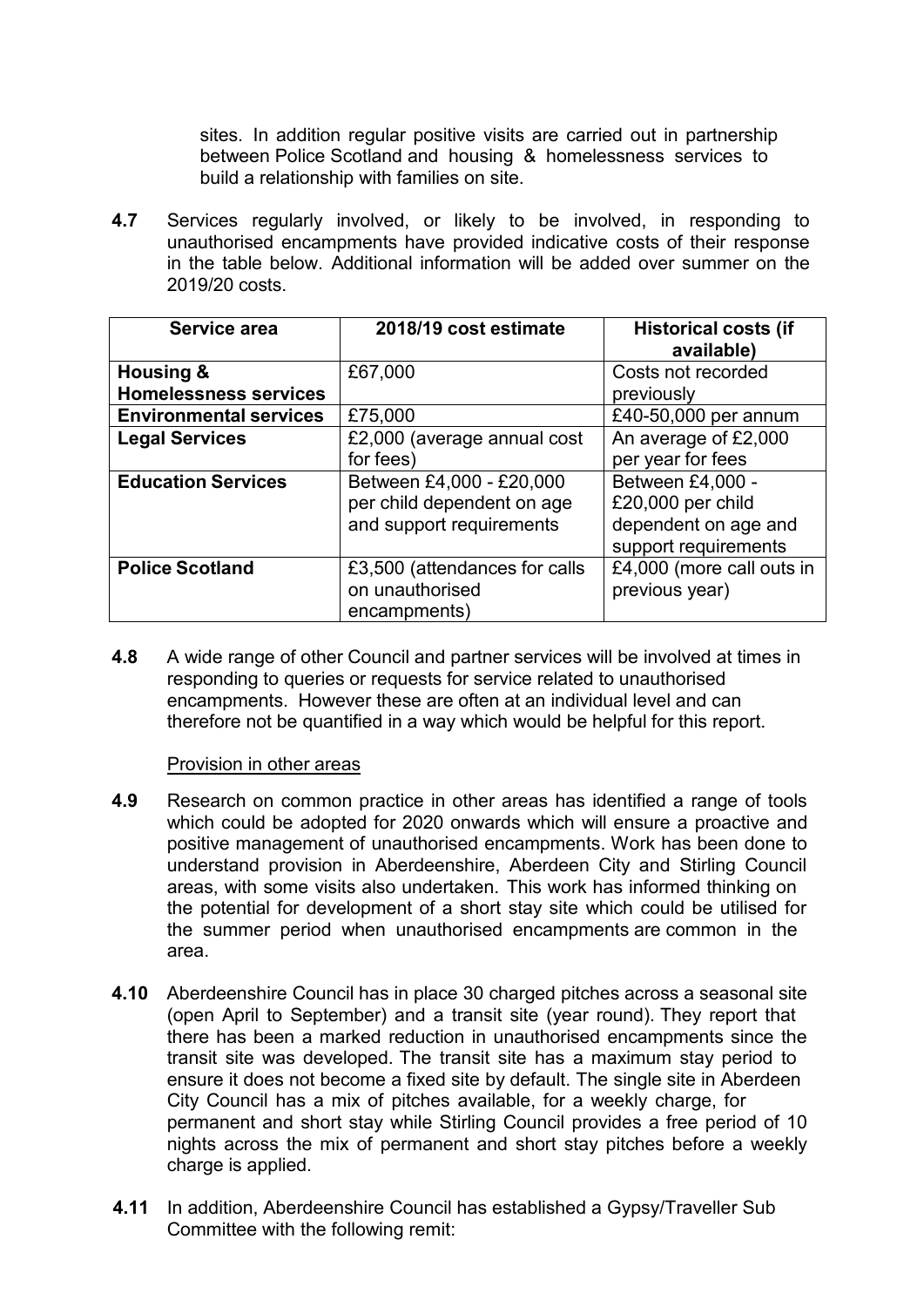- To develop and approve Council policies and practices in respect of
	- a) issues specific to Gypsies/Travellers, including their health, welfare, educational and housing needs, and
	- b) unauthorised encampments.
- To monitor and approve the Council's Gypsy/Traveller Action Plan.
- To consider and approve arrangements regarding the provision of accommodation for Gypsies/Travellers.
- **4.12** A number of other areas have developed a 'Respect Code' which details approach Council and partners will take to unauthorised encampments and also lays out rights and responsibilities for both the settled and Gypsy/Traveller communities. A West Dunbartonshire Code has been drafted, attached as appendix 1, and will ensure all those involved are clear on expected behaviours in line with national guidance.

#### Proposals for future provision

- **4.13** Given the ongoing annual challenge around coordination and management of unauthorised encampments, a proactive and longer term approach to managing temporary demand similar to that undertaken in other Council areas may be helpful for Council and partners services.
- **4.14** This will ensure the local response is in line with legislation and statutory guidance from Scottish Government and will also allowing a level of planning and co-ordination which will reduce resource pressures (time and budget) on services.
- **4.15** It is suggested that an option appraisal of possible sites for a seasonal / temporary stopping place is undertaken. This appraisal should consider the status quo along with a range of options up to an including the provision of a second fixed site in the area.
- **4.16** It is important that any proposal for a temporary stopping place takes account of both user and local needs and that any proposed site is actually likely to be used and thus deliver benefits to all stakeholders. Following research into the matter the following criteria have been developed for consideration:
	- Size and physical suitability of possible sites;
	- Ease of access to site;
	- The boundaries (physical and environmental) to the site:
	- The possible impact regarding proximity to settled communities;
	- The tradition and history of proposed sites (related to Gypsy/Travellers);
	- Cost of site development:
	- The environmental impact of site use; and
	- Access to services in wider community.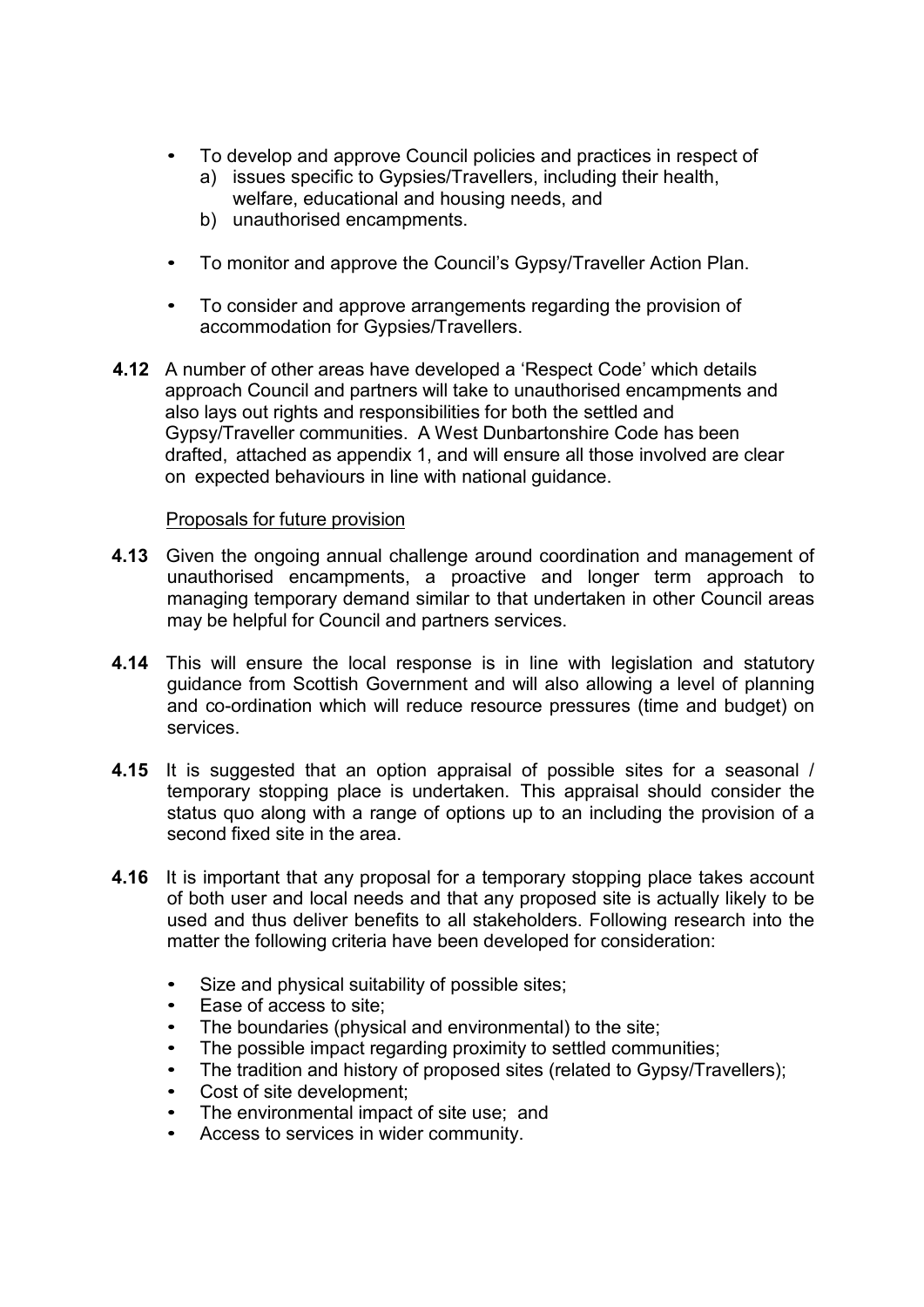#### **Consultation**

- **4.17** If this proposal were to proceed it would be necessary to undertake a programme of consultation to support development of a final recommendation. This consultation would require involving key local services, local residents, potential users of the site and potentially national interest groups.
- **4.18** It is proposed that the consultation activity should be delivered through a series of focus groups, supported by an online survey. There are multiple audiences for the consultation, likely to be focused on different elements of the proposal.
- **4.19** Specific engagement would require to be undertaken with the 'nomadic' Gypsy/Traveller community present in the area through summer months to ensure that any proposed future provision meets needs and requirements of that population. Failing to do this may result in development of provision which is not used.

#### Next steps

**4.20** Following a period of engagement a report will be presented to this committee in November, proposing next steps in the process. As detailed in 4.14 and 4.15 above, further work will require to be carried out to identify a range of possible sites for consideration if a temporary site is to be developed.

Depending on the outcome of this process consideration should also be given to the establishment of a sub committee similar to that in place in Aberdeenshire, or some other forum to facilitate discussion and management of these matters in future.

#### **5. People Implications**

**5.1** There are no people issues associated with this report.

## **6. Financial and Procurement Implications**

- **6.1** There will be no direct financial implications from carrying out the engagement proposed in this report, activity will be carried out from existing resources.
- **6.2** Developed of a temporary stopping place will require both capital and revenue investment. However scoping of the financial implication will be carried out through the option approval work proposed in sections 4.14 and 4.15.

#### **7. Risk Analysis**

**7.1** As is detailed throughout this report, unauthorised encampments present a range of issues for this organisation and partners. Development of a new approach to stopping places / a temporary site will allow for a more proactive and coordinated approach to be taken.